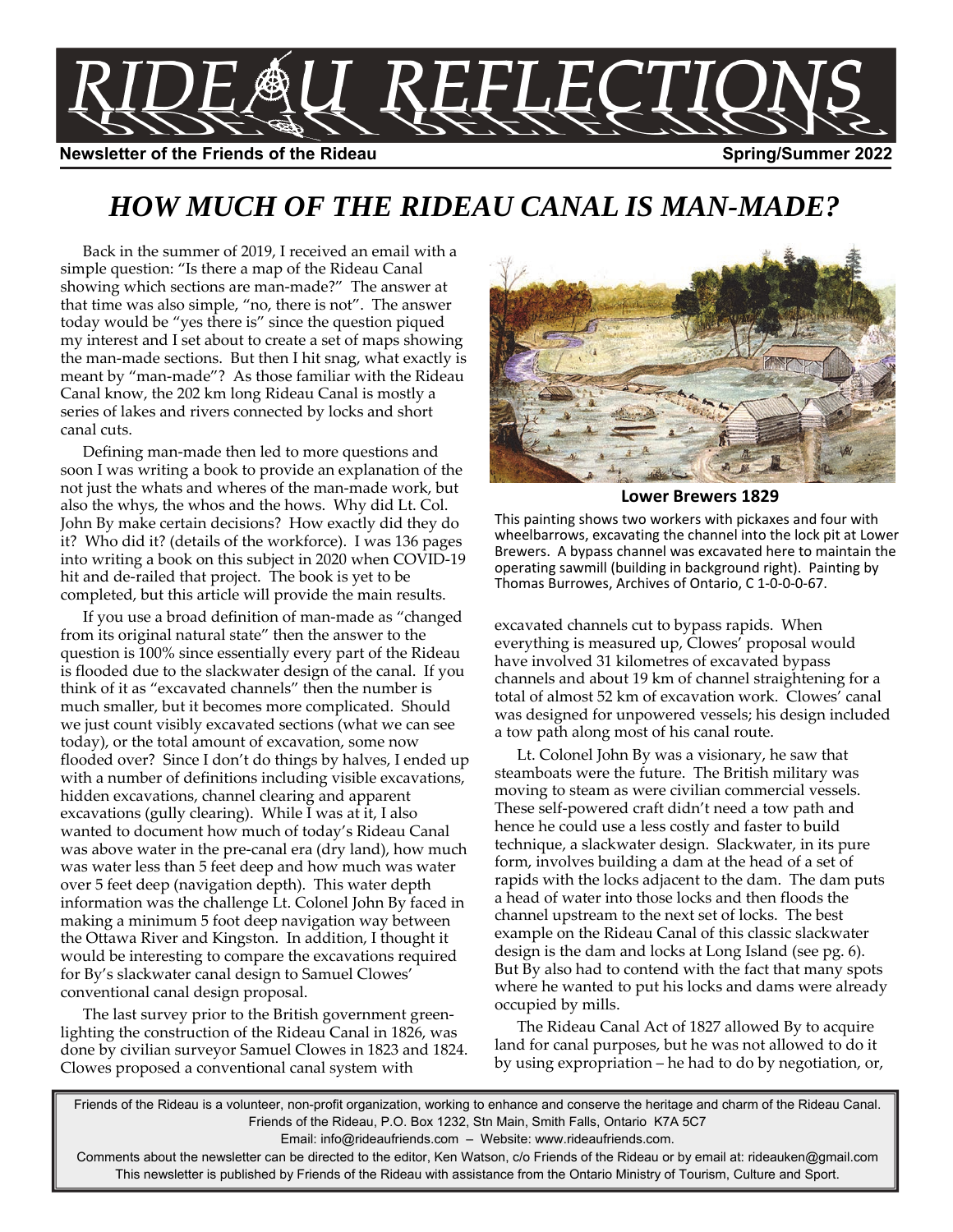if that failed, payment for land would be settled by arbitration. With mills, his first desire was to keep them intact. Sawmills and gristmills were a critical need for settlers and By didn't want to disturb them if he didn't have to. So, at places such as Merrickville and Upper Brewers, By used excavated cuts to bypass the existing mills, to keep them operational. In other spots such as Chaffeys and Davis, topography was such that he had no choice but to buy out the owners and flood the mill sites.

So, what are the numbers? The general number in use today is that 10% of the Rideau Canal is what we would consider to be man-made with the remaining 90% simply flooded lakes and rivers. Ten percent is actually pretty close and a good public number. If I add up the amount of visible excavation work (7.6%) and add in the amount of apparent excavation work in the form of gully clearing  $(2.4\%)$  we end up at 10%. But that's not the actual amount of man-made excavations. Actual excavations, which would be the lock pits plus visible and hidden (drowned) excavations that By had done totals 16.5 km (8.2%). However, that number doesn't include channel clearing (up to 33.9 km – 16.9%) or the above noted gully clearing. You can see where this starts to get complicated. Bottom line is the actual number in terms of excavation that By had to have done to create a navigable waterway is a number somewhere between 10% and 27% the unknown is the channel clearing number, most of that is underwater in the southern Rideau and impossible to accurately measure.

How does this compare to Clowes' canal proposal? In terms of the excavation of bypass channels, Clowes' design adds up to 31.3 km with By's design requiring less than half that number, at 15.0 km. Most of Clowes' excavations would have been in solid bedrock. By avoided that where he could, most of his excavations were in gravels (with the notable exception of the Newboro cut). Clowes was also going to excavate a 19 km long channel along the Cataraqui River, while By was simply doing channel clearing, only excavating edges and high spots since he planned to flood the whole area to create the required navigation depth.

Documenting the challenge By faced in creating a 5 foot deep navigation way between Ottawa and Kingston shows that 24.8 km (12.3%) of the route of today's Rideau Canal was above water in the pre-dam (pre-1784) era, with 130.4 km with water (rivers) that was less than 5 feet deep and 46.8 km (23.2%) with water over 5 feet deep (mostly the pre-canal lakes).

All the above is now documented on maps and spreadsheets. I do plan to complete the book but I've had other projects, including a couple of other new books (Old Stone Mill NHS in Delta) that took priority. I have shared a partial release, the maps and actual numbers, with some people, but I hesitate to do that as a general release without the full explanation. Currently I plan to complete the book this coming winter. If anyone is interested in the specifics feel free to email me (rideauken@gmail.com).

*- Ken Watson* 



### **The Excavation Maps**

My first challenge for this project was to find a map base that could show excavation areas in sufficient detail for the entire 202 km length of the Rideau Canal. The solution for that was to re-purpose my 18 paddling guide maps, which are scale accurate, highly detailed and in editable digital format. This resulted in a set of 18 excavation documentation maps covering the entire length of the Rideau. The original is in colour, details are easy to see in a PDF or at full printed size. Of interest in the above map of the Ottawa Locks to the Hogs Back Locks is that By used both excavation and slackwater to make a navigation way. Only 62% of the Ottawa section of the canal is excavated, the other 38% consists of flooded natural features (the Natural Gully and Dows Lake).

### **A REMINDER**

Just a reminder that we have the latest 2022 version of Watson's Paddling Guide to the Rideau Canal available as a free download from our website.

While geared to the paddler, it is a useful guide to the Rideau for any boater. And it's free!

www.rideaufriends.com

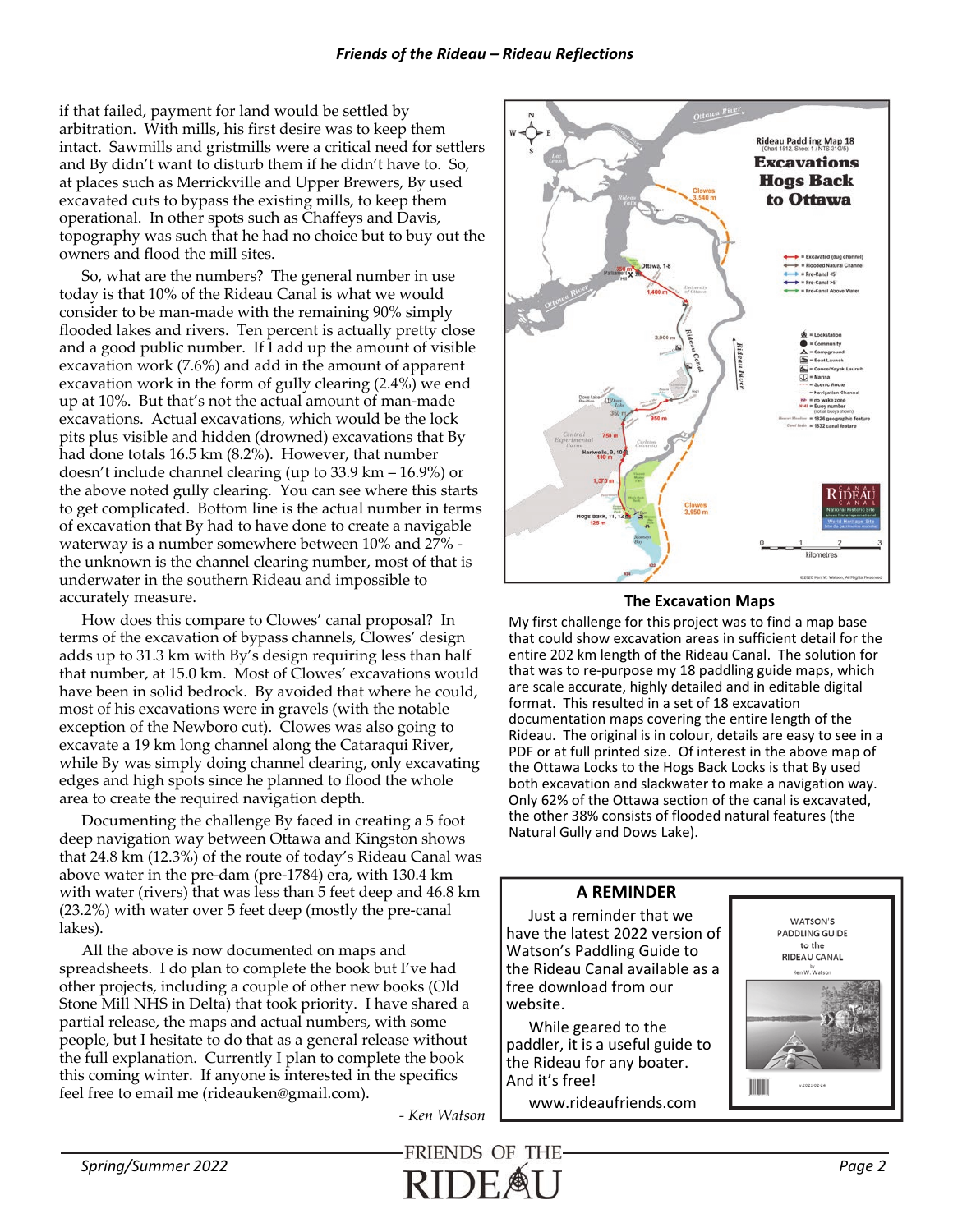# **Revitalized Facebook Page Message from the Chair**



Friends of the Rideau Director Susan Warren is making our Facebook page much more lively with the addition of various things of Rideau interest (lots of vintage photos).

Sue is a Rideau history expert and is very active on several other Rideau Facebook groups. If you haven't visited our Facebook page in a while, check it out at www.facebook.com/rideaufriends



## **Inside the Depot**

Summer staff Joshua Terpstra and Elijah Loos taking direction from FoR Chair Hunter McGill during Depot setup in 2021.

Joshua and Elijah will be back again this year to greet visitors to the Depot and provide them with any Rideau information they are looking for.

When you're next in Merrickville this summer, head to Blockhouse Park and pay Joshua and Elijah a visit.

## **Membership**

It's that time of year again, members will find a membership renewal form with this newsletter (our membership year runs from June 1 to May 31). Please renew and consider a donation to help us with our work.

Thanks!

Dear Friends,

Greetings from now quiet, unoccupied Ottawa. I hope you don't mind that "political" reference.

Your Board is looking forward to the 2022 season on the Rideau Canal, setting up The Depot in Blockhouse Park in Merrickville, to open mid-June. Friends is grateful to Merrickville Village Council and the federal Department of Economic and Social Development for their financial support. Our staff of Joshua Terpstra and Elijah Loos look forward to greeting you at The Depot.

Over the last several months, Board members have had an ongoing dialogue, through a series of virtual meetings, with Parks Canada, in the person of David Britton, Director of Ontario Waterways, and members of his team. In the discussions Friends has emphasized two issues: the draft management plan for the Rideau Canal National Historic Site for the next 10 years; and heritage presentation and education at the lockstations on the Canal.

Current challenges to the integrity of the heritage landscapes along the Rideau Canal include the massive new Ottawa Hospital Civic building and parking garage to be built on a portion of the Central Experimental Farm, right next to Dow's Lake, and additional high-rise buildings to be constructed at Lansdowne Park right next to the Canal in the centre of Ottawa. Both projects, while just outside the boundary and buffer zone of the Rideau Canal, hold the potential to negatively affect the Outstanding Universal Value of the Rideau Canal World Heritage Site and its setting. In our view a full Heritage Impact Assessment should be done for both projects.

Elsewhere in this newsletter you will read an update on the University of Ottawa/Carleton University research project on the governance of the Rideau Canal, to which several members of the Friends' Board have contributed. The findings and recommendations of this project are valuable in the context of the above projects, as well as the proposed expansion of the Chateau Laurier in Ottawa, and the Rideau Marina development in Kingston, going back several years.

The Board of Friends of the Rideau always welcomes feedback and comments from our members and supporters. Contact us at info@rideaufriends.com.

We look forward to seeing you this summer, whether at The Depot or at events along the Rideau Canal, starting with the Rideau Paddlefest in Smiths Falls on June 11.

*- Hunter McGill* 

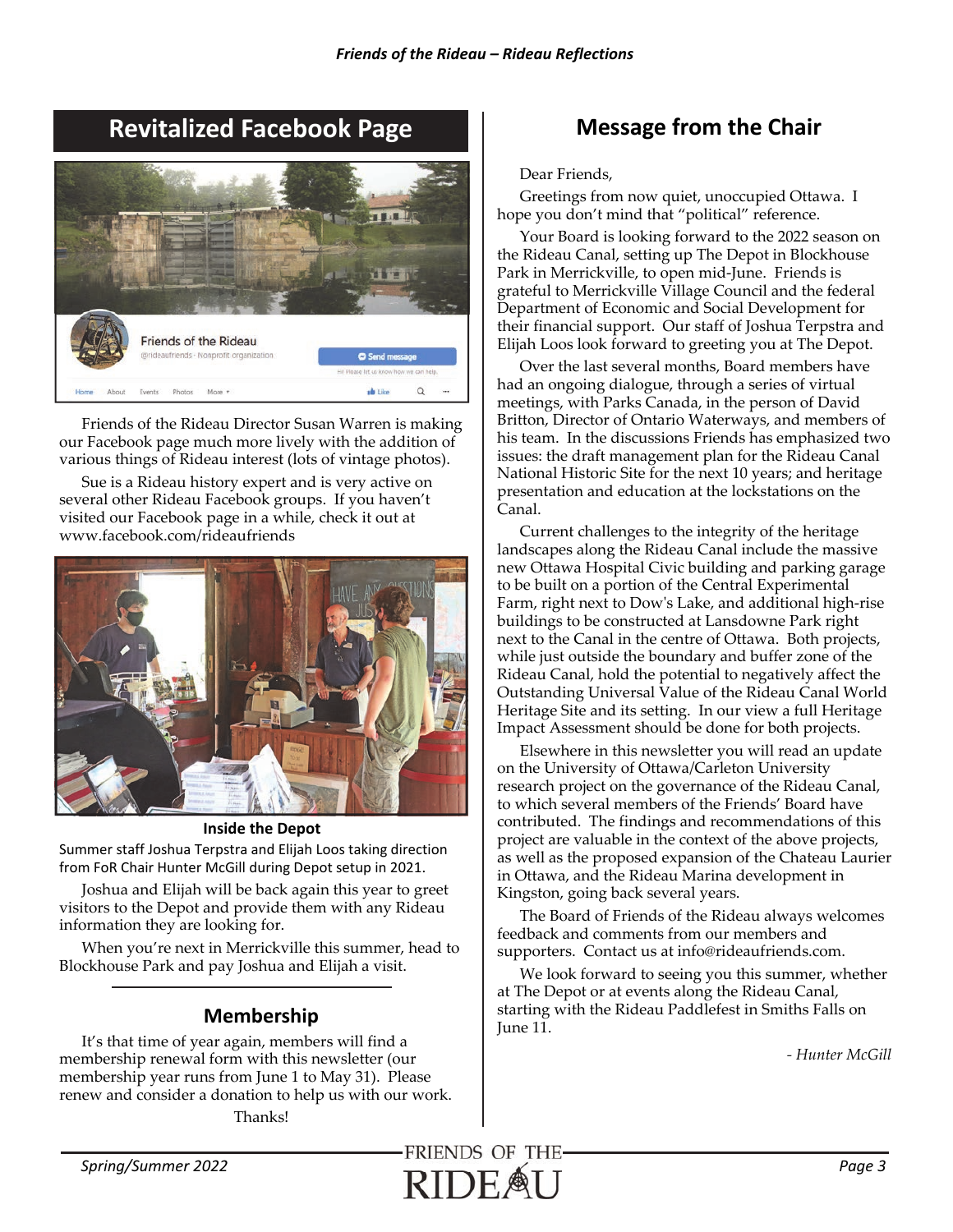# **A Breach of the Public Trust—The Rideau Canal Management Plan**

## **Opinion by Ken Watson**

As of this writing, the new Rideau Canal Management Plan is floating somewhere in Parks HQ, getting ready to be submitted to the Minister. Unfortunately what Parks Canada will produce will not be a management plan by any definition of that term, and it will not reflect the tremendous amount of informed public input that Parks Canada received as part of the management plan "consultation" process.

There were 50 written submissions made to Parks Canada, more than received by any other Parks Canada site in Canada. In contrast, Jasper National Park only received 9 written submissions. There were also detailed round table consultations in 2017 and virtual meetings with heritage and environmental groups in 2021. However, in their "What We Heard" document released earlier this year, Parks Canada essentially ignored all that other than a few general statements and concentrated instead on results from their fluff internet surveys (and we all know the value of an internet survey).

The singular message from the thoughtful public input they received was for Parks Canada to get back to its core mandates, that of environmental and cultural heritage protection and presentation. There are also many UNESCO World Heritage Site issues that need addressing. Those were completely absent in the draft plan. To do this will require management and staffing changes on the Rideau Canal to provide it with the ability to meet Parks Canada legislated requirements. The massive management restructuring of 2011 (rolled out in 2012) and the subsequent heritage and science purge of Parks Canada in 2012, removed its capacity to meet its core mandates on the Rideau Canal.

My litmus test for Parks Canada is not the management plan, which is a document it doesn't follow anyway, it is what actually happens on the Rideau Canal. Does Parks Canada have meaningful engagement with public stakeholders such as Friends of the Rideau, other heritage groups and lakes associations? Does Parks Canada have heritage staffing for the Rideau Canal? Does Parks Canada have an actual heritage interpretation program? The list goes on and the answer to all those questions is "no they don't". You can find all those details on SaveOurRideau.ca

The problem is rooted at the top, with deliberate decisions made under successive Parks Canada CEOs, including the present one, not to resource the Rideau Canal to be able to meet its legislative requirements with regards to natural and cultural heritage as well as its UNESCO World Heritage Site obligations. Not even to foster, within Parks Canada, a corporate culture that puts their primary legislated mandates as key components of site management. None of these bureaucrats have shown, by their actions, that they have any interest in Canadian heritage, even though that's a core legislated requirement of Parks Canada. Parks Canada, has, for the last 20+ years, been turning itself into a tourism agency run by an inefficient bureaucracy.

A couple of years ago I asked Christina Cameron, who was a senior Parks Canada official dealing with heritage before her retirement, about this problem. I'm paraphrasing her reply, which was essentially that if Parks Canada does not have a "heritage champion" in the upper ranks, then Parks Canada doesn't do heritage. That's clearly the case today given the tremendous heritage importance of the Rideau Canada and Parks' failure to tell those incredible stories to Canadians—to have them value the Rideau Canal as more than just a recreational waterway.

We'll see what the final management plan looks like when the Minister rubber stamps it and it is tabled in Parliament. Parks Canada did conduct an extensive public consultation process. Implied in that process was that these were true consultations, that they would listen to and act on what the public had to say. I have a bit of a jaded view of today's Parks Canada and predicted that it would be essentially a pro-forma process. Have they breached the public trust by ignoring all that informed input? There have been no changes on the Rideau Canal, in fact it's gotten worse. Will the new management plan actually reflect the input they received? We'll find out in a few months.

| 2022 Hours of Operation |                      |               | <b>2022 Fees</b>        |                      |
|-------------------------|----------------------|---------------|-------------------------|----------------------|
| <b>Dates</b>            | Days                 | <b>Hours</b>  | Single Lockage & Return | $= $1.00$ per foot   |
| May 20-June 19          | Mon to Thurs         | 10 am to 4 pm | One Day                 | $= $1.75/ft$         |
|                         | Fri to Sun, holidays | 9 am to 7 pm  | Transit (one way)       | $= $5.00 \text{ft}$  |
| June 20 - Sept. 5       | Mon to Thurs         | 9 am to 6 pm  | Six Days (any six days) | $= $5.50/ft$         |
|                         | Fri to Sun, holidays | 9 am to 7 pm  | Seasonal (power boats)  | $=$ \$9.50/ft        |
| Sept. 6 - Oct. 10       | Mon to Friday        | 10 am to 4 pm | Seasonal (paddle craft) | $= $4.75/\text{ft}$  |
|                         | Sat to Sun, holidays | 9 am to 5 pm  | Mooring (overnight)     | $= $1.00/\text{ft}.$ |

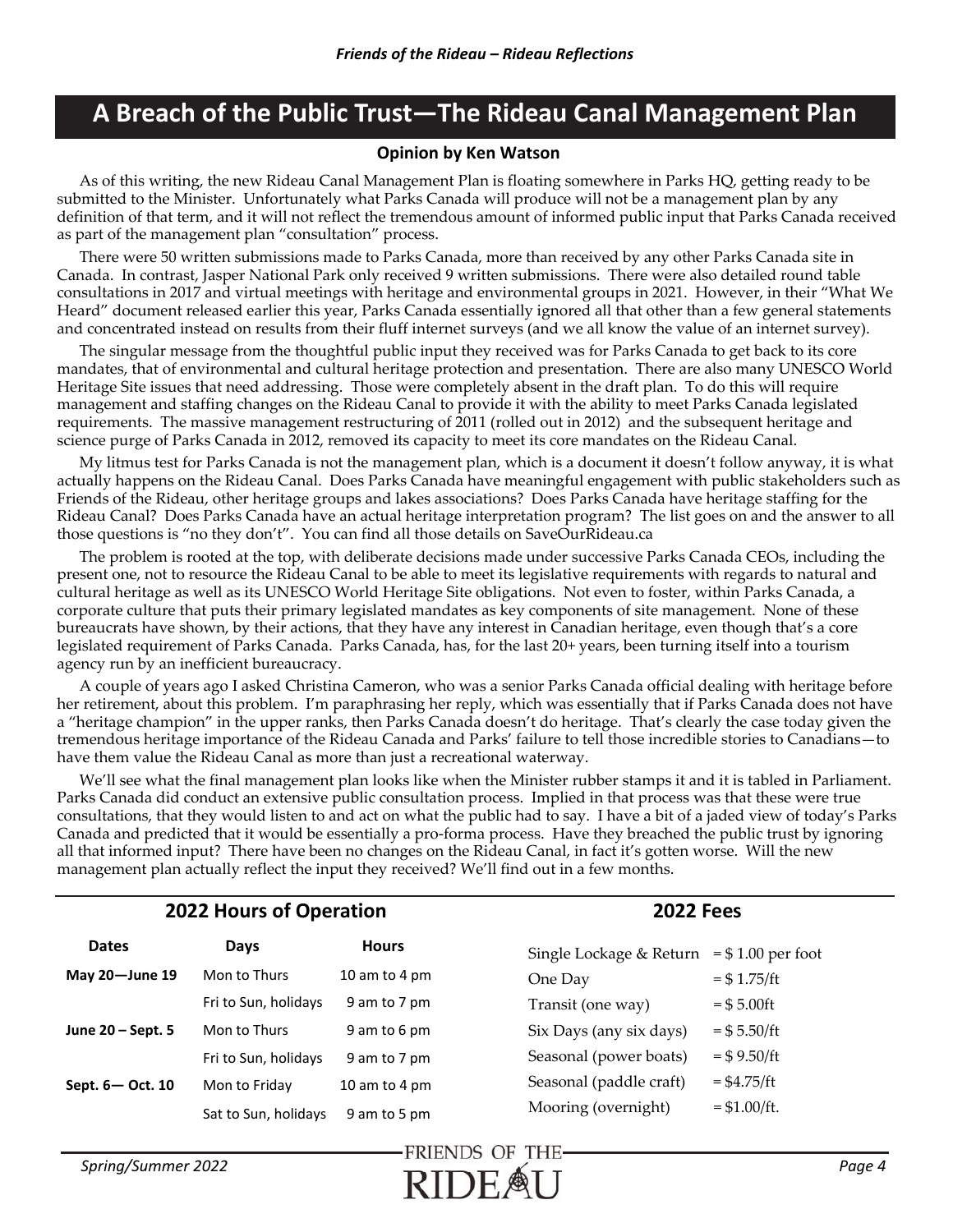## **Rideau Canal Corridor Collaborative Writing Project with the School of Sociology and Anthropological Studies, University of Ottawa**

Community members along the Rideau Canal possess important knowledge and perspectives that are potentially valuable for government decision makers responsible for managing the system. Traditionally, social scientists would employ a variety of methods to collect, summarize and interpret data in ways to represent the perspectives of community members. However, some researchers regard this approach as being "extractivist" because it implies that researchers are harvesting something of value from participants and repurposing it to create value for themselves. The same critique can apply to a consultation process that filters the public comments to fit a standard format thus minimizing critical views and opinions. Summaries of public consultation processes by government agencies are excellent examples as they extract what they want to hear without giving voice to the real concerns expressed by citizens.



historicwaterways.wixsite.com/research

Making environmental and social research less extractive is a major challenge. Communities with a major stake are demanding that their voices be unfiltered by research methodologies and standard public consultation processes.

To attempt to address this issue, two researchers with the School of Sociology and Anthropological Studies at the University of Ottawa undertook a collaborative writing project with a number of individuals with a long standing association with the Rideau Canal. The project is an outgrowth a multiyear NSERC grant commenced in 2018, which funded a variety of ecological and sociological research projects along the Rideau Canal. Through a series of workshops with stakeholders and government agencies, the researchers found that there are long standing and widespread concerns that the ecological and cultural heritage values of the Canal Corridor were being eroded owing to a lack of a common vision, leadership and effective collaboration. The release of the draft management plan for the Rideau Canal further confirmed the view that Parks Canada's vision for the Rideau Canal and the management plan will not provide the means of addressing complex multi-jurisdictional issues.

While the original NSRC research project provided valuable insights into governance challenges and other pressing issues, the researchers, in conversation with a number of community members, conceived a project through which they would write about their priorities without the filter of academic interpretation and summary. These voices are presented as a series of three "calls to action" to improve the governance of the Rideau Canal.

**Call to action 1: A Shared Vision**. There was widespread dissatisfaction with Parks Canada's vision in the draft management plan. As an alternative one of the co-authors submitted the vision from the 2005 management plan updated with 4 additional points.

**Call to action 2: A Holistic Approach**. Five guiding principles were identified that focused on managing the Canal region in a holistic manner. As the co-author of "The whole is the sum of the parts" put it so well: "Too often management gets buried in the details, the minutiae of specific policy or legislation without keeping an eye on the overall objectives, the whole". In addition, other co-authors addressed ecological integrity, the impact of climate change, the potential for the establishment of a heritage region, and the need to protect the visual character of the Canal.

**Call to action 3: Good Governance**. In this section, co-authors presented their views on a wide variety of issues and opportunities germaine to good governance of the Rideau Canal corridor. These include a call for Parks Canada to take the lead in achieving a shared vision, meaningful engagement of local citizenry, public education, a shared plan, accountability and transparency, and enforcement.

The collaborative writing project satisfied both the community co-authors, who shared their views on matters they deemed important, and research co-authors who provided context for how community voices can help address complex socio-ecological challenges. The resulting paper has been submitted for publication in an academic journal and will be available on the social science research team's website once it is finalized and published.

For more information and other outputs from the research, please consult the team's website: historicwaterways.wixsite.com/research

The community co-authors, Manuel Stevens, Ken Watson, Richard Scott and Grant Leslie, wish to express our gratitude to the University of Ottawa research team consisting of Professor Nathan Young, PhD candidate Christine Beaudoin, and Isha Mistry, MA, for all the guidance and support provided throughout the project.

*- Manuel Stevens*